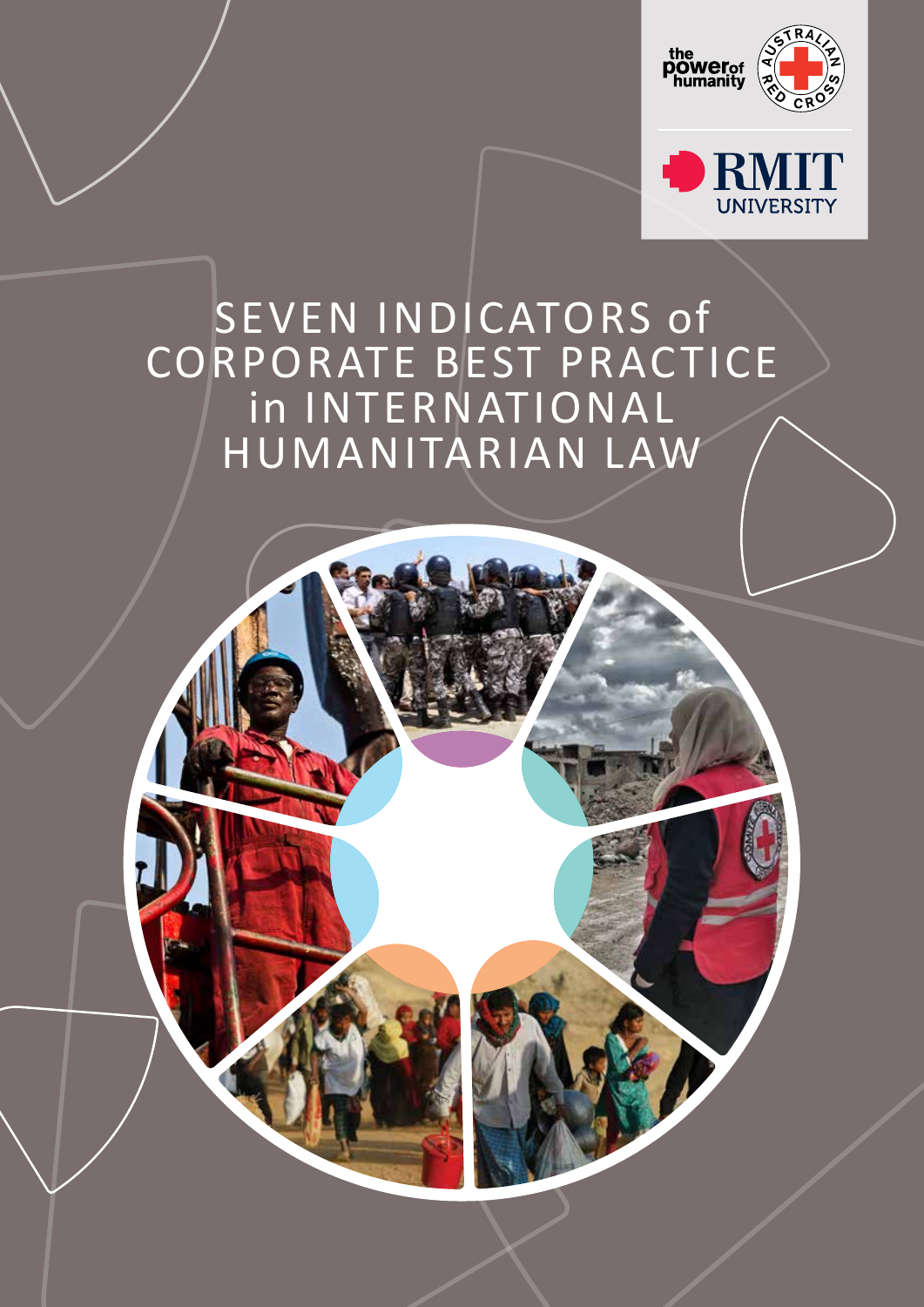# INTRODUCTION **INTRODUCTION** N

*Australian Red Cross and RMIT University have developed seven indicators of corporate best practice in international humanitarian law (IHL) as a guide for the corporate sector. These indicators aim to assist businesses in enhancing their human rights due diligence by effectively integrating IHL into companies' existing business and human rights frameworks.*

Businesses today are more aware of their human rights obligations than ever before. Some have adopted policies that align with initiatives like the *United Nations Guiding Principles on Business and Human Rights* or the *Voluntary Principles on Security and Human Rights* to ensure their operations respect human rights and reduce the likelihood of rights abuses. Taking this sort of action has become particularly important in conflict-prone and conflict-affected areas where human insecurity, weak governing institutions and limited access to justice can threaten peace and sustainable development. In turn, this instability can subject businesses – their personnel, assets and operations – to heightened risks to their security and wellbeing.

Yet, despite the corporate sector's growing familiarity with human rights law, there are increasing calls from the sector and from civil society for businesses to develop enhanced measures to prevent and address abuses in conflict contexts.

IHL – sometimes referred to as the law of war or law of armed conflict – is universally recognised as the specialised set of international legal rules applicable to situations of armed conflict. At the core of IHL are fundamental humanitarian norms: protections for civilians and other protected persons in conflict-affected areas and restrictions on certain means and methods of warfare. As such, IHL provides businesses with a practical framework for identifying, preventing and mitigating adverse humanitarian impacts in conflict contexts.

As past experiences have demonstrated, the best time to deepen understanding of IHL and embed it into relevant policies and processes is *before* conflict or violence breaks out. This framework is a general one – intended to be broadly applicable across a range of industries and contexts – so application of the indicators should be adjusted and calibrated to each specific country and corporate circumstances. In particular, we recommend these indicators to all companies whose business activities or supply chains run through conflict-affected areas.

**2**

**1**

**3**

**7 6**

**4**

**5**

For more on the IHL risks, rights and responsibilities relevant to business, please see:

https://www.redcross.org.au/ihl-hub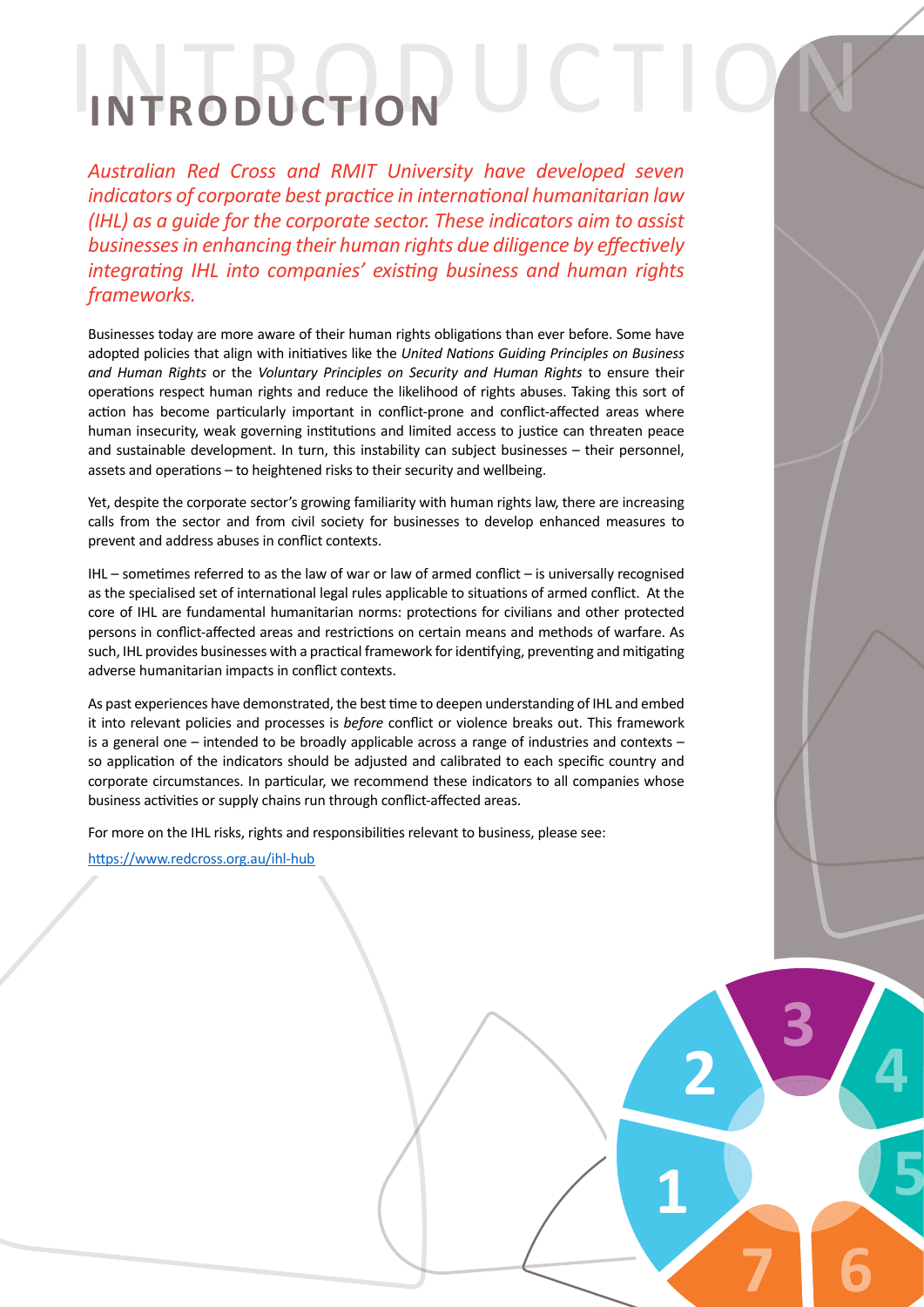# SEVEN INDICATORS of CORPORATE **BEST PRACTICE IN INTERNATIONAL SUMANITARIAN LAW HUMANITARIAN LAW**

**1**

Internal processes that deal with non-compliance<br>with international humanitarian law, including or against the business's people

The Countries of the Countries Internal and of the business's international humanitarian law commitments

**6**

**Indicators of corporate best practice in international humanitarian law**

and management frameworks that

non-compliance with<br>international humanitarian law

Public commitment to<br>respect international

> Policies that commit the business and its people to<br>respect international humanitarian law

**2**

**7 <sup>P</sup>olic<sup>y</sup>**

promote respect for international humanitarian law, including by partners or other third parties

**<sup>p</sup><sup>O</sup> <sup>r</sup> <sup>e</sup> <sup>a</sup> <sup>o</sup>n<sup>s</sup>**

**5**



Training that ensures personnel within the business have the knowledge and capacity to comply with, and leverage,<br>international humanitarian law identify, reduce and<br>manage risks arising from **Capacity and Capabil ti y**

**3**

*Integrating these best practice indicators into your company's way of doing business will not only enhance your ability to assess and manage the risks associated with IHL and armed conflict but will also improve your personnel's understanding of the obligations and protections afforded to them under IHL and better safeguard the lives and dignity of those communities where your operations and business activities take place.*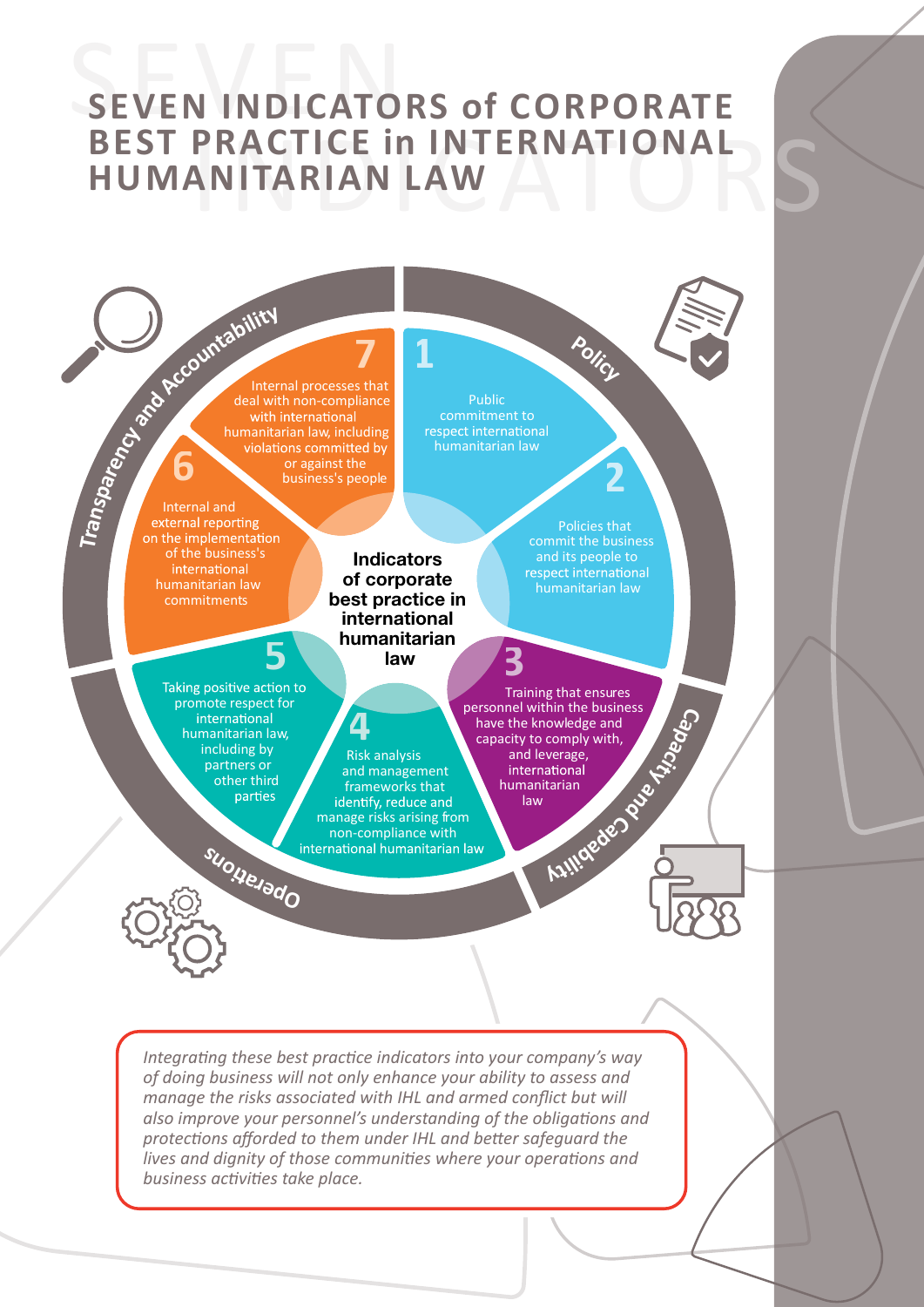

# **2** Public commitment to **1** respect IHL

POLICY **POLICY**

A public commitment to respect IHL not only ensures that businesses will hold themselves to account, but it also allows businesses to communicate to third parties (e.g. partners, suppliers and donors) that they are aware of the legal framework applicable in conflict-affected areas and are taking steps to ensure that they comply with this framework. A public commitment helps to create a culture of respect within the corporate community for these laws.

#### QUESTIONS TO CONSIDER

- Has your business adopted a public statement of human rights commitment that includes respect for IHL?
- Does your business publish a list of locations of its operations and supply chains, particularly those in or near conflict-affected areas?
- $\blacksquare$  Has your business committed to any initiatives or instruments aimed at improving corporate conduct with respect to human rights, including in conflict zones, such as the UN Guiding Principles on Business and Human Rights or Voluntary Principles on Security and Human Rights?

### **EXAMPLE OF BEST PRACTICE**

*The business has published a Statement of Commitment to respect IHL on its website, which is included in publicly available corporate human rights, social responsibility and/or sustainability reports.*

# Policies that commit the business and its people to respect IHL

Implementing a strong internal policy framework on IHL helps businesses reduce their exposure to operational, legal and reputational risks associated with operating in conflict-affected areas or working with third parties that do not respect IHL.

#### QUESTIONS TO CONSIDER

- Do your business's existing policies on the safety and conduct of personnel include a commitment to relevant IHL norms of behaviour?
- Does your business have policies and processes to identify, investigate and remedy the risk of, and any instances of violation of, IHL by your business?

### **EXAMPLE OF BEST PRACTICE**

*The business has adopted internal policies on respecting and upholding IHL, which is circulated amongst all relevant personnel including in policies related to risk management, OH&S and security.*

**2**

**1**

*Implementing a strong internal policy framework on IHL helps businesses reduce their exposure to operational, legal and reputational risks.*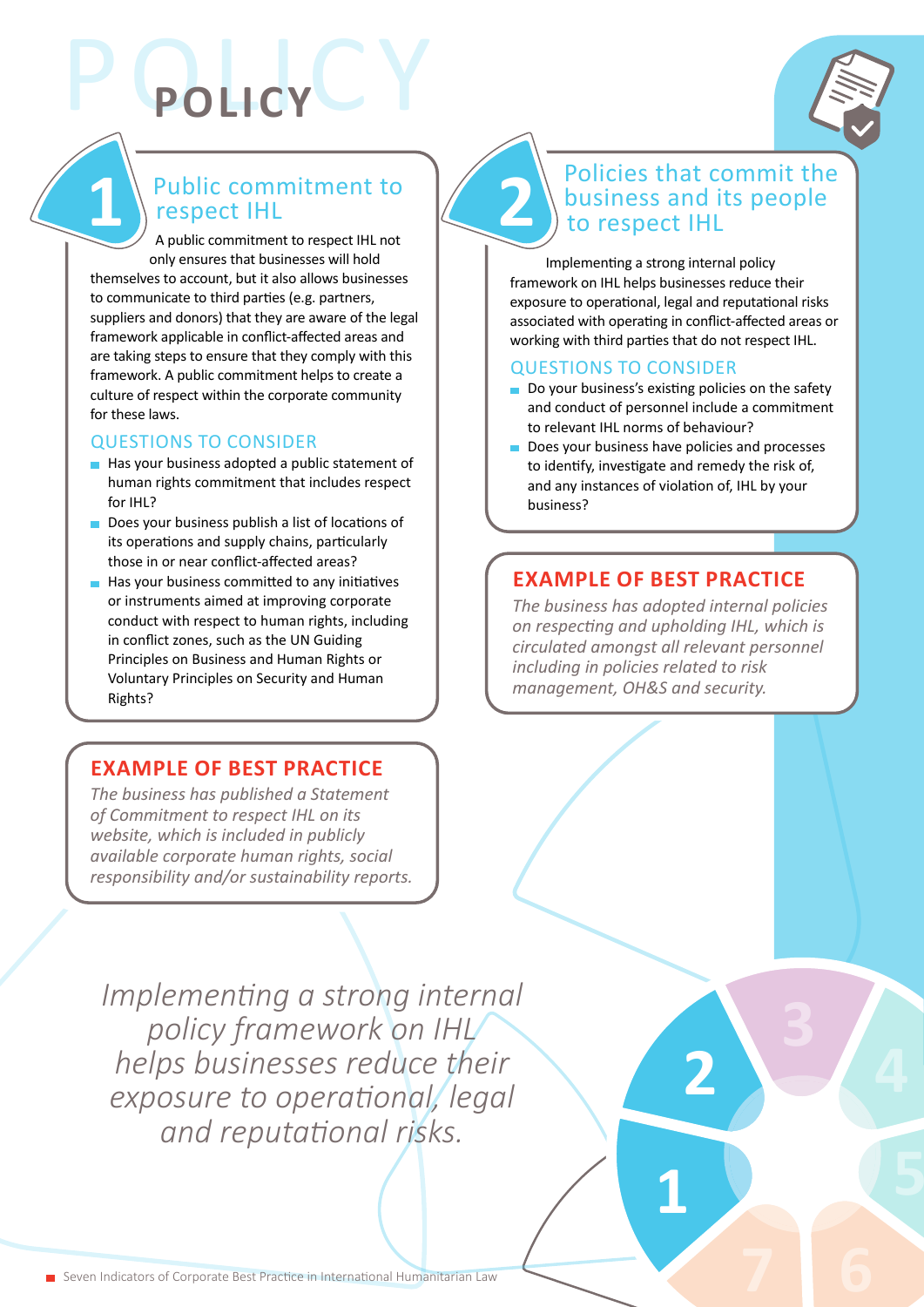# CAPACITY + CAPABILITY **CAPACITY + CAPABILITY**



# Training that ensures personnel within the business have the knowledge and capacity to comply with, and leverage, IHL

Ensuring that people understand their rights and responsibilities under IHL – in peaceful regions as well as areas experiencing conflict – means that personnel can refer to and leverage this knowledge to minimise risks for themselves and for others. It also helps to reduce the reputational and legal risks associated with personnel who fail to comply with IHL.

#### QUESTIONS TO CONSIDER

- Do induction programs for new personnel include an IHL module for those that work in, or may come into contact with operations or third parties operating in, conflict zones?
- Does your business have the resources or expertise necessary to be able to identify conflict and IHLrelated risks?
- Are company directors and senior management cognisant of the potential IHL violations that could be committed by your business or its third-party partners?

## **EXAMPLE OF BEST PRACTICE**

*All senior management, and any supervisors and personnel working in conflict-affected areas, have completed IHL training.* 

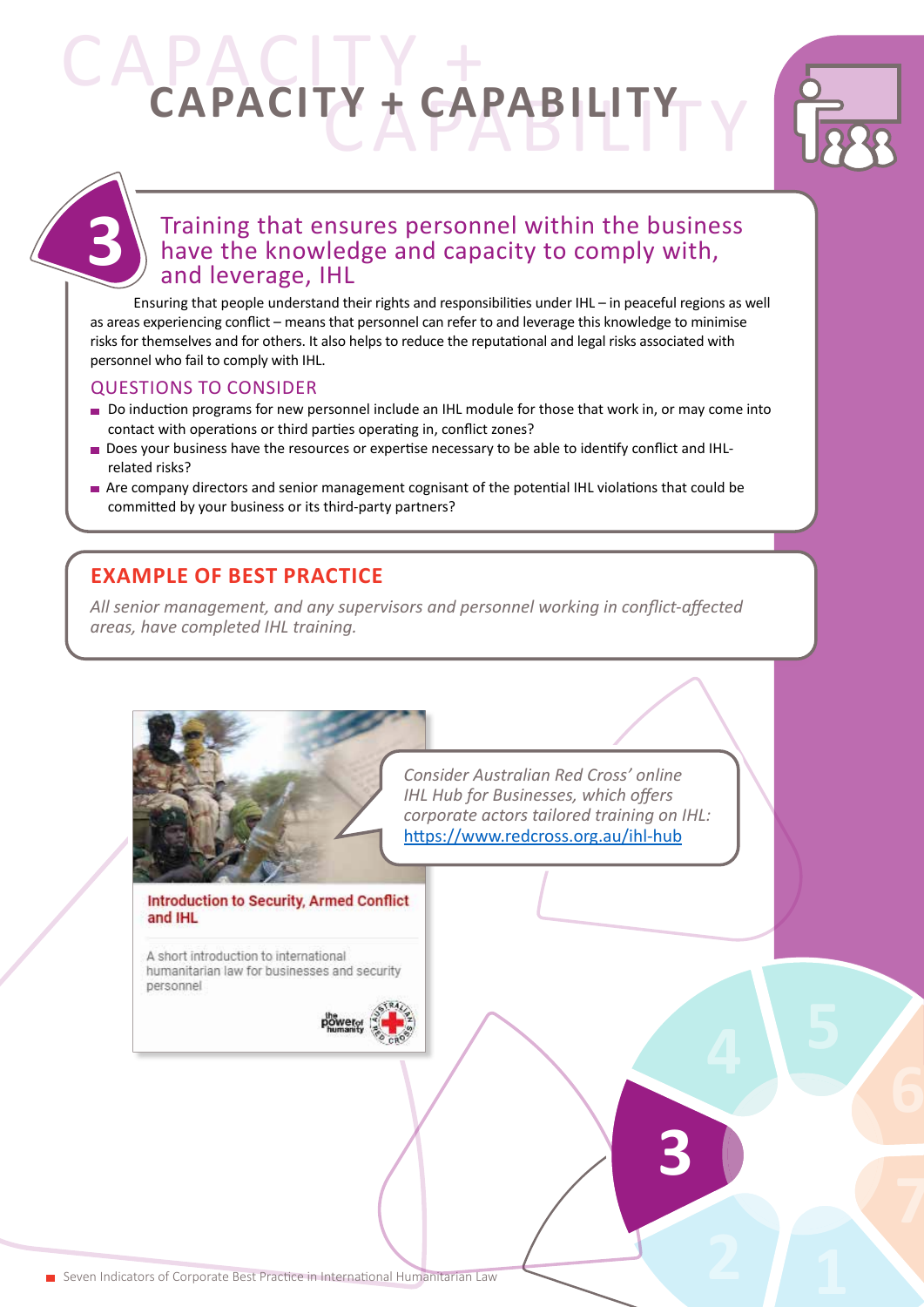OPERATIONS **OPERATIONS**

**5** Risk analysis and management frameworks that identify, reduce and manage risks arising from non-compliance with IHL

Managing the operational risks associated with doing business in a conflict-affected area, or arising out of non-compliance with IHL, is essential to safety of personnel and operational efficiency. Businesses should also manage the potential legal and reputational risks arising from being involved in breaches of IHL.

#### QUESTIONS TO CONSIDER

**4**

- $\blacksquare$  Have you considered whether your business activities or supply chains are at risk of being impacted by armed conflict?
- Does your current risk management process include a directive to identify the risks and impacts arising from causing or contributing to breaches of IHL?
- Has your business considered and accounted for the security and operational implications of non-compliance with IHL – both by your own personnel and by external parties against your personnel or property?

# **EXAMPLE OF BEST PRACTICE**

*The business integrates IHL considerations into country risk assessments and human rights due diligence processes for new and ongoing projects. If the business conducts activities in conflict-affected areas, it undertakes IHL risk assessments and highlights the operational and legal implications ofIHL non-compliance in these assessments.*

## Taking positive action to promote respect for IHL, including by partners or other third parties

Having a proactive agenda to promote respect for IHL helps create an overall culture of respect within the business community for IHL and the humanitarian values that underpin it. Taking positive action to encourage business partners and other third parties (e.g. contractors, suppliers and donors) to respect IHL helps to manage associated risk and will ensure better humanitarian outcomes for people living in conflictaffected areas.

#### QUESTIONS TO CONSIDER

- Does your business have a screening process for potential third party partners, to assess IHL compliance?
- Does your business acknowledge that there are particularly vulnerable groups that require special attention in conflict situations, such as women and children, and proactively identify and recognise these groups as protected populations under IHL?

# **EXAMPLES OF BEST PRACTICE**

*The business conveys the importance of IHL compliance to all partner organisations and third party suppliers - making it a contractual requirement to adhere to IHL. In particular, contracts with companies that provide security to business operations include provisions that identify, reduce and manage armed conflict and IHL-related risk.*

*Where appropriate, the business helps to facilitate humanitarian aid and assistance and engages with other actors to promote IHL best practice.*

**5**

**4**

**3 2**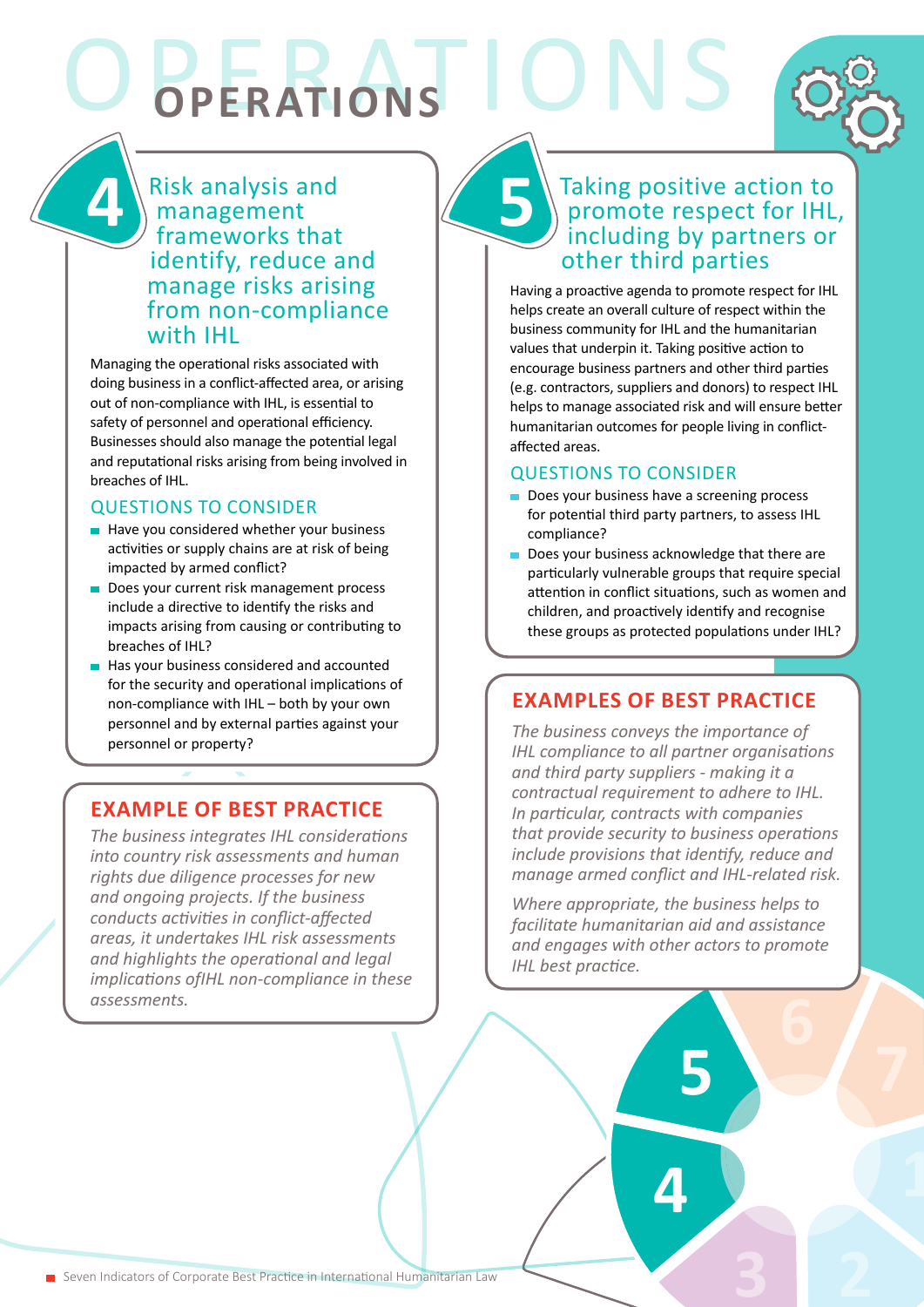# TRANSPARENCY + **ATRANSPARENCY + ILLY TY TRANSPARENCY +**

# Internal and external reporting on the implementation of the business's IHL

#### commitments

**6**

Transparent reporting ensures that organisations are accountable to their stakeholders, including employees, customers, shareholders and suppliers.

#### QUESTIONS TO CONSIDER

- $\blacksquare$  Is information relating to your business's operations and business interests in conflict zones accessible to external parties?
- Does your business publicise information pertaining to commitments made in relation to upholding IHL or other initiatives pertaining to conflict zones?

#### **EXAMPLES OF BEST PRACTICE**

*Information about IHL compliance efforts and activities is included in relevant annual corporate reporting to stakeholders. The business displays its progress in integrating IHL standards by benchmarking against these indicators of corporate best practice in IHL, including the measures the business has taken to realise its commitment to them.* 

*Grievance mechanisms that address allegations of IHL violations strengthen respect for IHL.*

## Internal processes that deal with noncompliance with IHL, including violations committed by or against the business's people

Ensuring that personnel have access to a complaints and grievance process, and that management is trained to deal with allegations of violations, including reporting where appropriate to relevant authorities, strengthens respect for IHL. Implementing analyses of security incidents will also improve future security planning and management.

#### QUESTIONS TO CONSIDER

**7**

- Has your business adopted a clear process that enables employees to report on security incidents, including violations of IHL committed by or against the company's personnel or assets? If yes, can a remedy be provided?
- Does your business have internal processes that allow for violations of IHL to be investigated, analysed and assessed? Are these results incorporated into future security planning?

### **EXAMPLES OF BEST PRACTICE**

*Robust internal processes help the business investigate security incidents, including alleged IHL violations. The business adopts accountability mechanisms that address IHL non-compliance at all levels of the company, its stakeholders and third parties, including providing redress to people that may be the victims of IHL violations contributed to by the business' activities.*

**7**

**6**